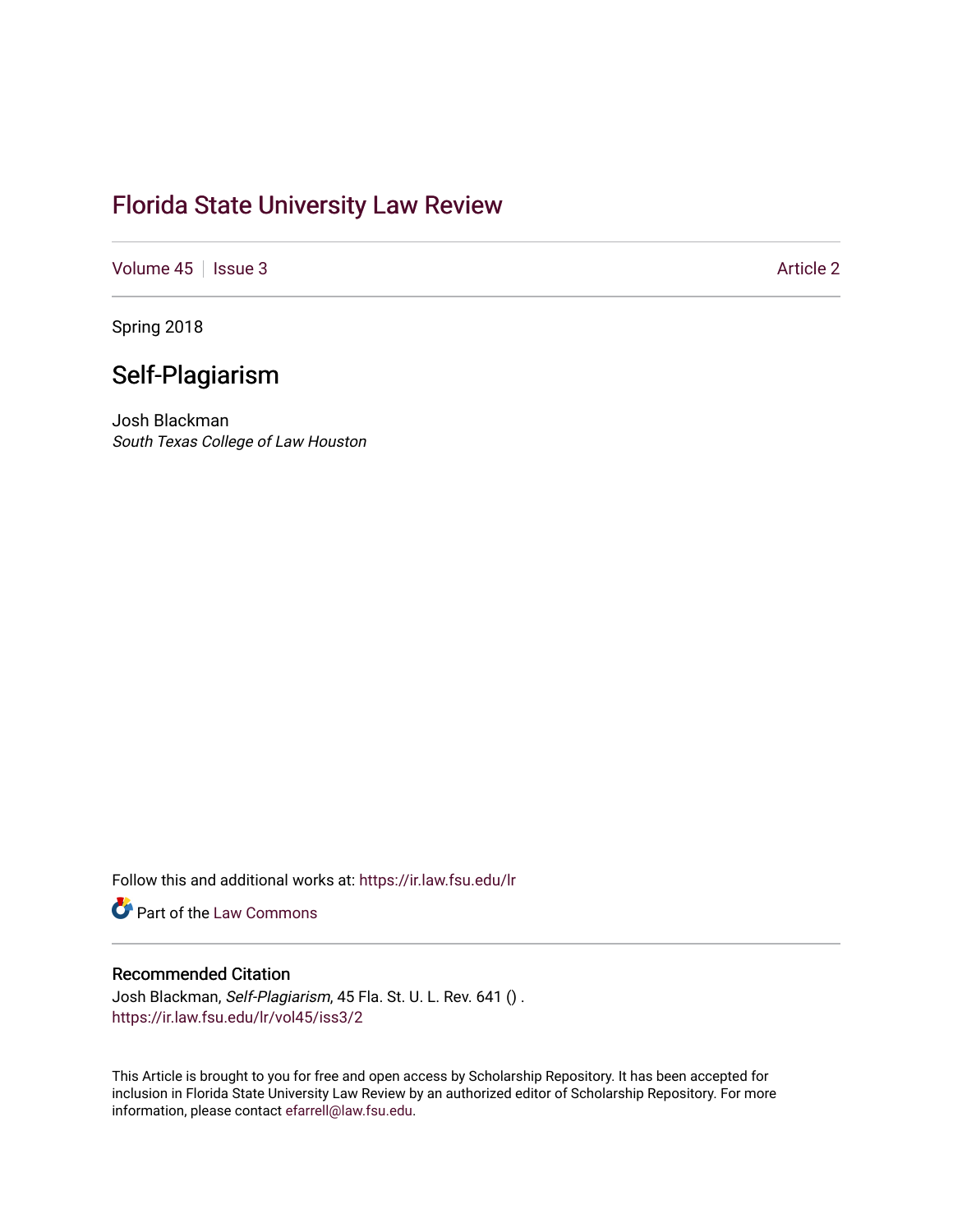### SELF-PLAGIARISM

#### **JOSH BLACKMAN\***

|  | 641 |
|--|-----|
|  | 643 |
|  | 644 |
|  |     |
|  |     |
|  |     |
|  |     |

**"I** often quote myself. It adds spice to my conversation." **-** George Bernard Shaw

'Life, liberty and the pursuit of happiness.' We fought for these ideals; we shouldn't settle for less; These are wise words, enterprising men quote 'em; Don't act surprised, you guys, cuz **I** wrote 'em." - Thomas Jefferson'

I. INTRODUCTION

Imagine my excitement when I received an invitation, out of the blue, to publish in the *Harvard Law Review's* prestigious Supreme Court issue. At first, I worried it was a prank, so I googled the senders to make sure they were actually editors. Everything checked out. Here was the pitch: I had exactly twenty-one days to deliver a 15,000-word draft analyzing the Supreme Court's recent opinion in *Zubik v. Burwell,<sup>2</sup>*along with the then-pending decision in *United States v. Texas.<sup>3</sup>* Fortunately, this task was not nearly as daunting as it may seem. "I've already completed my chapters about *Zubik* for my new book,"4 I replied to the editors. I added that "[i]t shouldn't be too difficult to adapt the background I wrote about the case for a piece along the lines you suggested." As for *Texas,* I had already written three law review articles about the case, $5$  and co-authored three amicus briefs for the litigation.<sup>6</sup>**All** of the basics were ready to go. I reviewed the publication con-

**<sup>\*</sup>** Associate Professor, South Texas College of Law Houston.

**<sup>1.</sup>** Lin-Manuel Miranda, *Cabinet Battle #1,* **HAMILTON: AN AMERICAN MUSICAL,** http://genius.com/Lin-manuel-miranda-cabinet-battle-1-lyrics *[https://perma.cc/5PS9-KHEX].*

<sup>2.</sup> **136 S.** Ct. **1557 (2016).**

**<sup>3. 136</sup> S.** Ct. **2271 (2016).**

<sup>4.</sup> *See* **JOSH** BLACKMAN, **UNRAVELED:** OBAMACARE, RELIGIOUS LIBERTY, **AND EXECUTIVE** POWER **501-60 (2016).**

**<sup>5.</sup>** Josh Blackman, *The Constitutionality of DAPA Part I: Congressional Acquiescence to Deferred Action,* **103** GEO. **L.J. ONLINE 96 (2015);** Josh Blackman, *The Constitutionality of DAPA Part II Faithfully Executing the Law,* **19** TEX. REV. L. **&** POL. **213 (2015);** Josh Blackman, *Immigration Inside the Law,* **55** WASHBURN **L.J. 31 (2015).**

*<sup>6.</sup> See* Brief for the Cato Institute et al. as Amici Curiae Supporting Respondents at 24-25, United States v. Texas, **136 S.** Ct. **2271 (2016)** (No. **15-674);** Brief of the Cato Insti-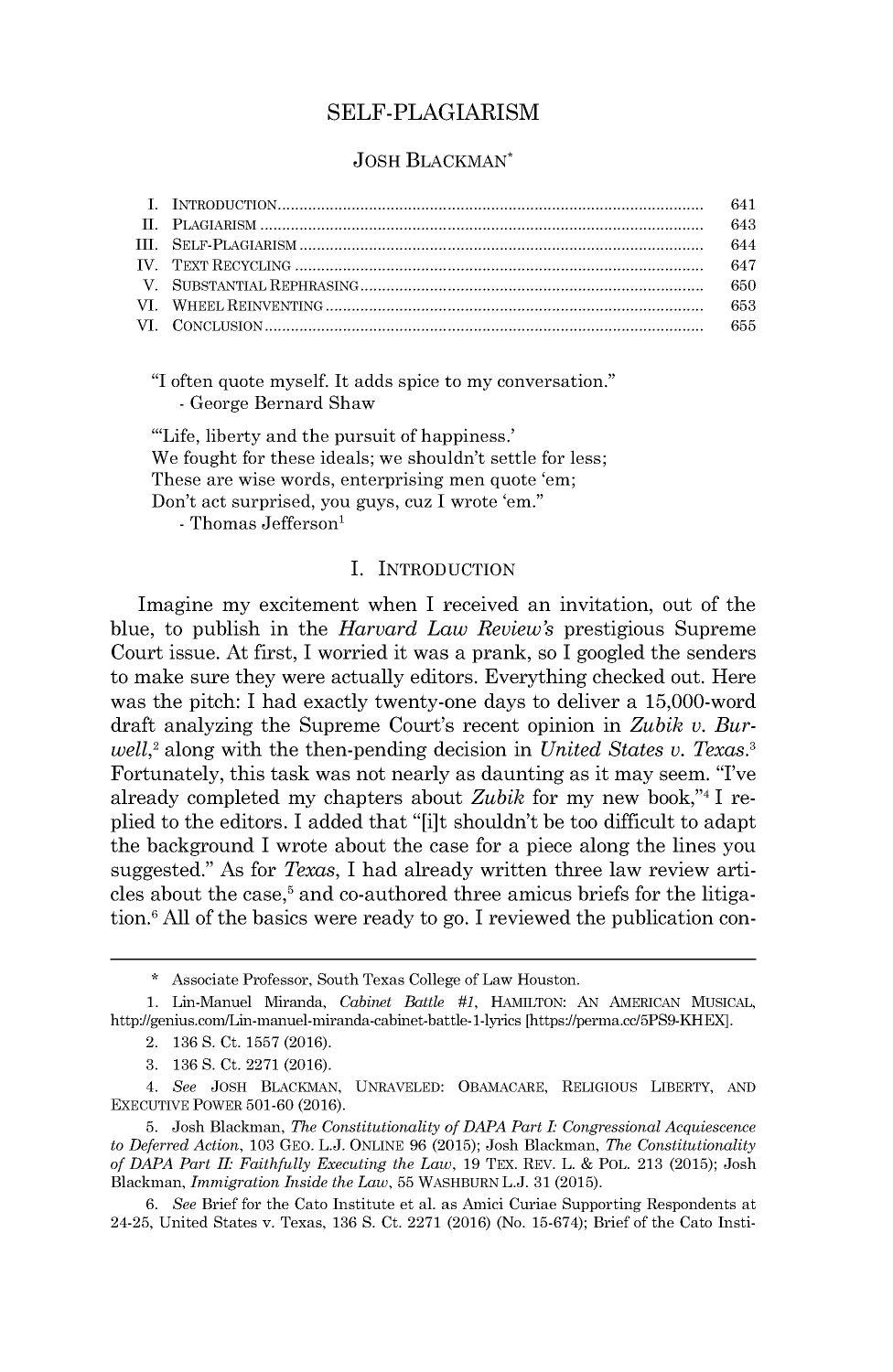tract. Paragraph five stated, "[y]ou represent and warrant to the best of your knowledge and ability that your manuscript is original with you, provides appropriate credit to sources used **by** you **.** . **.** and does not in any other manner infringe upon the copyrights or other rights of any person." I returned the signed contract and began to write *Gridlock*, relying heavily on my prior works.<sup>7</sup>

Everything moved smoothly through the first three rounds of review-there would be eight in total-until I received an unexpected email from the Review: "a number of excerpts from *Gridlock* appear to be substantially the same as material from" your book and articles. "We certainly understand that, particularly for some of the factual reporting," the editor wrote, "there often just are not many ways to say the same thing." Yet, "[t]he Review has a tradition of publishing unique scholarship, so while it's perfectly fine to cite to and build from your prior work, we want to make sure the material in *Gridlock* is distinct from that work." Thus began my crash course with a concept I had never before considered: "self-plagiarism."

The editors and I were quickly confronted with a series of difficult ethical questions for which there were no clear answers. How much text could be quoted verbatim? How substantially must prior writings be rephrased? **Did** *all* analysis have to be novel to the Review? During this expedited process, I was struck **by** how little legal scholarship addressed these quandaries that most authors (myself included) took for granted. Fittingly, several of the specific questions we confronted were of first impression for the century-old institution. In fairly short order—the article was scheduled to go to press only a month later—we arrived at a series of compromises. Through this Essay, I hope to share these lessons and use my publication experience to provide much-needed guidance to writers and editors alike about self-plagiarism.

Part I provides a brief overview of the legal, ethical, and professional implications of plagiarism. Part II introduces the counterintuitive concept of self-plagiarism, which occurs when an author reuses material from something he or she previously wrote. Self-plagiarism can manifest itself in three primary forms. Part III addresses the first aspect—the so called "recycled text"—where an author copies sentences, paragraphs, or even pages, verbatim, from an earlier work. Consistent with guidance from other scholarly disciplines, as well as the fair use doctrine, *small* blocks of text can be quoted verbatim, **so** long as they are cited and are reproduced only when necessary.

tute **&** Professor Jeremy Rabkin as Amici Curiae in Support of Plaintiffs-Appellees, Texas v. United States, **809 F.3d** 134 (5th Cir. **2015)** (No. **15-40238);** Brief as Friends of the Court Supporting Plaintiffs of the Cato Institute **&** Law Professors, Texas v. United States, **86** F. Supp. **3d 591 (S.D.** Tex. **2015)** (No. 1:14-cv-254).

**<sup>7.</sup>** *See* Josh Blackman, *Gridlock,* **130** HARV. L. REV. 241 **(2016).**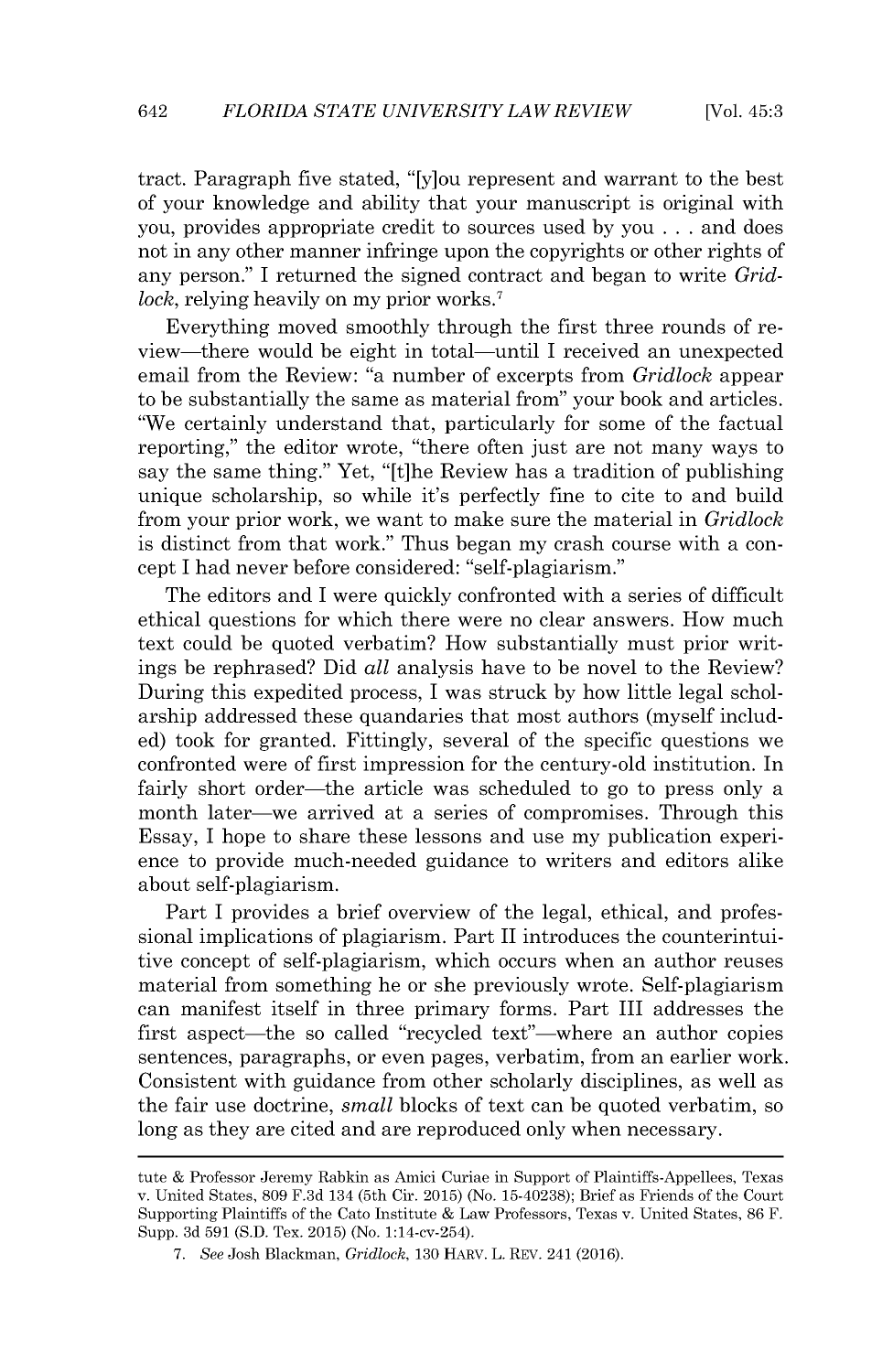Part IV considers a second species of self-plagiarism, where the author substantially rephrases text from an earlier work. This approach is particularly well-suited for background material. For such writings, which the editors dubbed "reporting," neither the reader nor the publication expects novelty. So long as the author signals to the reader the provenance of the rephrased prefatory text, this approach is permissible.

Part V focuses on a third area where I **did** not agree with the editors but acquiesced given the Review's ultimate prerogative to publish. As distinguished from the "reporting," which could be substantially rephrased, the editors insisted that all "arguments" be novel. Whatever de minimis benefit can be derived from offering *entirely* new analysis is substantially outweighed **by** the policy's impediment to the iterative scholarly process. Professors who build up a body of work over time should not be expected to completely reinvent every wheel for each new published article—especially for an article solicited based on that body of work. At bottom, there truly is nothing new under the sun.<sup>8</sup>

### II. PLAGIARISM

Plagiarism, as defined **by** the Modern Language Association (MLA), amounts to "presenting another person's ideas, information, expressions, or entire work as one's own."<sup>9</sup> Plagiarism has ethical, legal, and professional pitfalls. First, the MLA views plagiarism as "a kind of fraud," because the author attempts to "deceiv[e] others to gain something of value." **' <sup>0</sup>**Plagiarists are often branded with a "stigma" that "seems never to fade completely,"<sup>11</sup> because their future work cannot be implicitly trusted. In addition to suffering reputational harm, copycats may be on the hook for damages. Plagiarism may also violate copyright law, which is designed to protect the author *and* the publisher's rights to the expression of ideas.<sup>12</sup>

Finally—unlike celebrities and politicians, who routinely employ ghostwriters-academics face a distinct sanction for plagiarism. Because promotion and tenure often turn on "the number and the quality of publications,"<sup>13</sup> plagiarism allows a professor to deceive review-

**10.** *Id.* at **7.**

**<sup>8.</sup>** *See infra* note **98.**

**<sup>9.</sup>** THE MODERN **LANGUAGE** ASSOCIATION OF AMERICA, MLA HANDBOOK **6-7** (8th ed. **2016).**

**<sup>11.</sup>** RICHARD **A.** POSNER, THE LITTLE BOOK OF PLAGIARISM **37 (2007).**

<sup>12.</sup> *A Brief Introduction and History,* **U.S.** COPYRIGHT OFF., *https://www.copyright.gov/* circs/circla.html *[https://perma.cc/5K2D-4DUG].*

**<sup>13.</sup> MIGUEL** ROIG, AVOIDING PLAGIARISM, SELF-PLAGIARISM, **AND** OTHER **QUESTIONABLE** WRITING PRACTICES: **A GUIDE** To **ETHICAL** WRITING **17 (2015),** https://ori.hhs.gov/sites/default/files/plagiarism.pdf.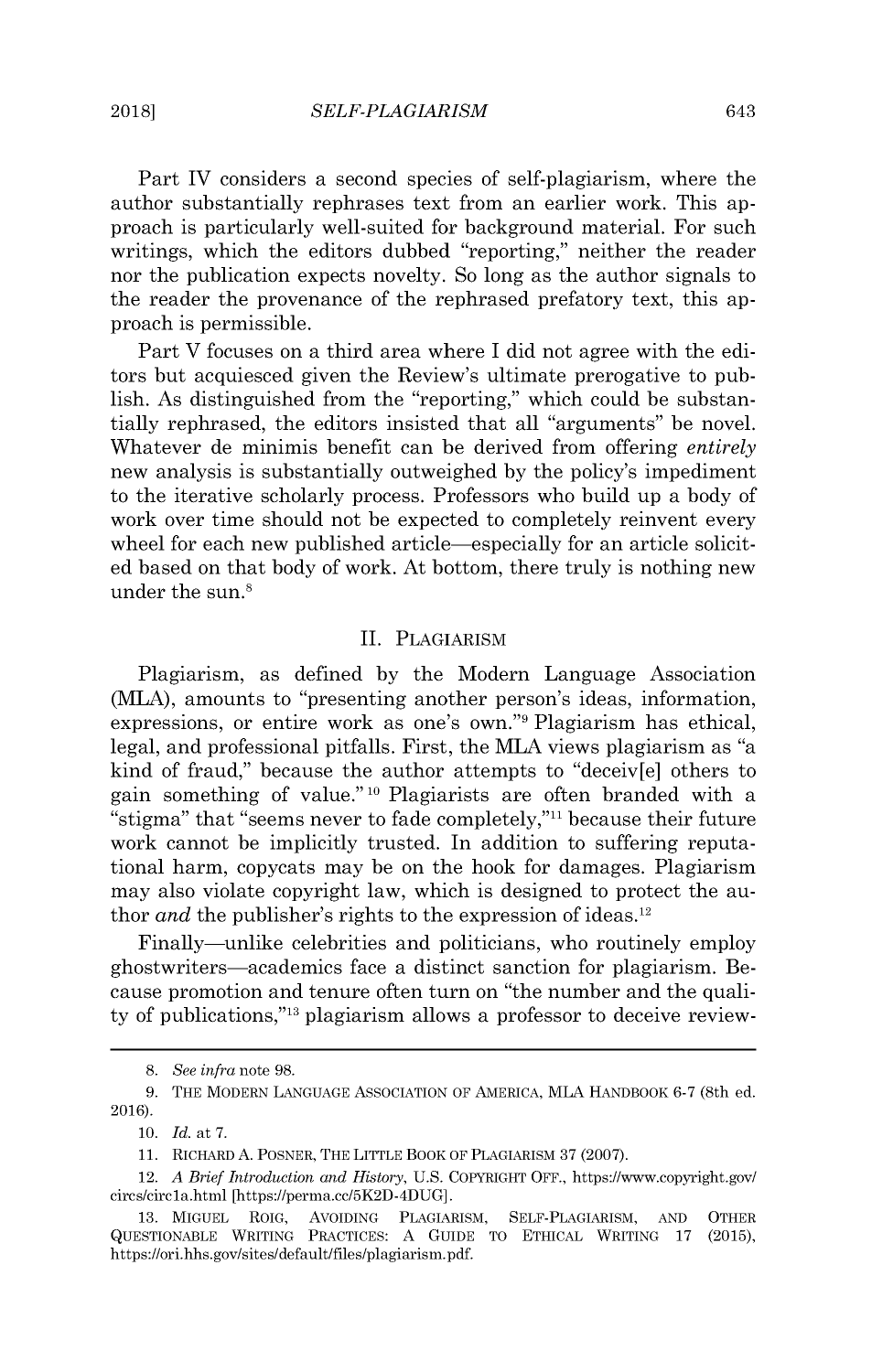ers about his or her scholarly agenda. Copying from another "giv[es] the impression that you have written or thought something that you have in fact borrowed."<sup>14</sup> Excessive copying can also "suggest a certain degree of scholarly laziness."<sup>15</sup>

None of these rationales, however, apply squarely to the counterintuitive concept of "self-plagiarism." Generally, this practice, also referred to as "autoplagiarism," refers to an author reproducing content from his or her own previous writings. It does not, as the MLA proscribes, "present[] another person's **. . .** work as one's own."16 It presents one's old work as one's new work.

#### III. SELF-PLAGIARISM

Within legal academia, "little consensus" exists about the ethicality of self-plagiarism. <sup>7</sup>Contributing to this uncertainty, perhaps, **is** the inescapable fact that so much of legal work product is deliberate**ly** repetitive. "[O]riginality," Judge Posner wryly notes, "is not **highly** prized in law."<sup>18</sup> And this lack of originality is not necessarily a bad thing. Contracts, deeds, and other legal instruments have contained nearly-identical language since time immemorial,<sup>19</sup> for reasons often lost to the sands of time.<sup>20</sup> Beyond preserving precedential value, repetitiveness also has an economical function: attorneys, who **bill by** the hour, are encouraged to recycle boilerplate provisions to expedite the drafting process and ensure interpretive uniformity.<sup>21</sup>

Even courts engage in blatant self-plagiarism. Judge Gerald Lebovits, who serves on the bench in New York City, recognized that

**19. DUKEMINIER ET AL.,** PROPERTY: **CONCISE EDITION 389 (2d** ed. **2017)** ("The clause beginning 'To have and to hold' is known as the habendum clause (after the Latin habendum et tenendum). (Early deeds were written in Latin, the language of clerks (clerics).) The habendum clause had the function in feudal times of declaring of which lord the land was held and **by** what services. Modern deeds usually contain a habendum clause, which is unnecessary but may function to limit the estate granted in some way.").

20. *See* Oliver Wendell Holmes, Jr., *The Path of the Law,* **10** HARV. L. REV. 457, 469 **(1897)** ("It is revolting to have no better reason for a rule of law than that so it was laid down in the time of Henry IV. It is still more revolting if the grounds upon which it was laid down have vanished long since, and the rule simply persists from blind imitation of the past.").

21. Jeremiah T. Reynolds, *Defending Boilerplate in Contracts,* **L.A.** LAWYER, Dec. **2008,** at **10** ("Boilerplate language dramatically reduces transaction costs **by** allowing parties to rely upon standard contractual language that they know will be interpreted uniformly regardless of the jurisdiction.").

<sup>14.</sup> Barbara **A.** Lee, *Judicial Review of Student Challenges to Academic Misconduct Sanctions,* **39 J.C. & U.L. 511, 528** n.75 **(2013)** (citing Hart v. Univ. of Scranton, No. **3:11- CV-1576,** 2012 **U.S.** Dist. **LEXIS** 42629 (M.D. Pa. Mar. **28,** 2012)).

**<sup>15.</sup>** ROIG, *supra* note **13,** at 24.

**<sup>16.</sup>** MLA HANDBOOK, *supra* note **9,** at **6-7.**

**<sup>17.</sup>** Lee, *supra* note 14, at **528** n.75.

**<sup>18.</sup>** POSNER, *supra note* **11,** at **15.**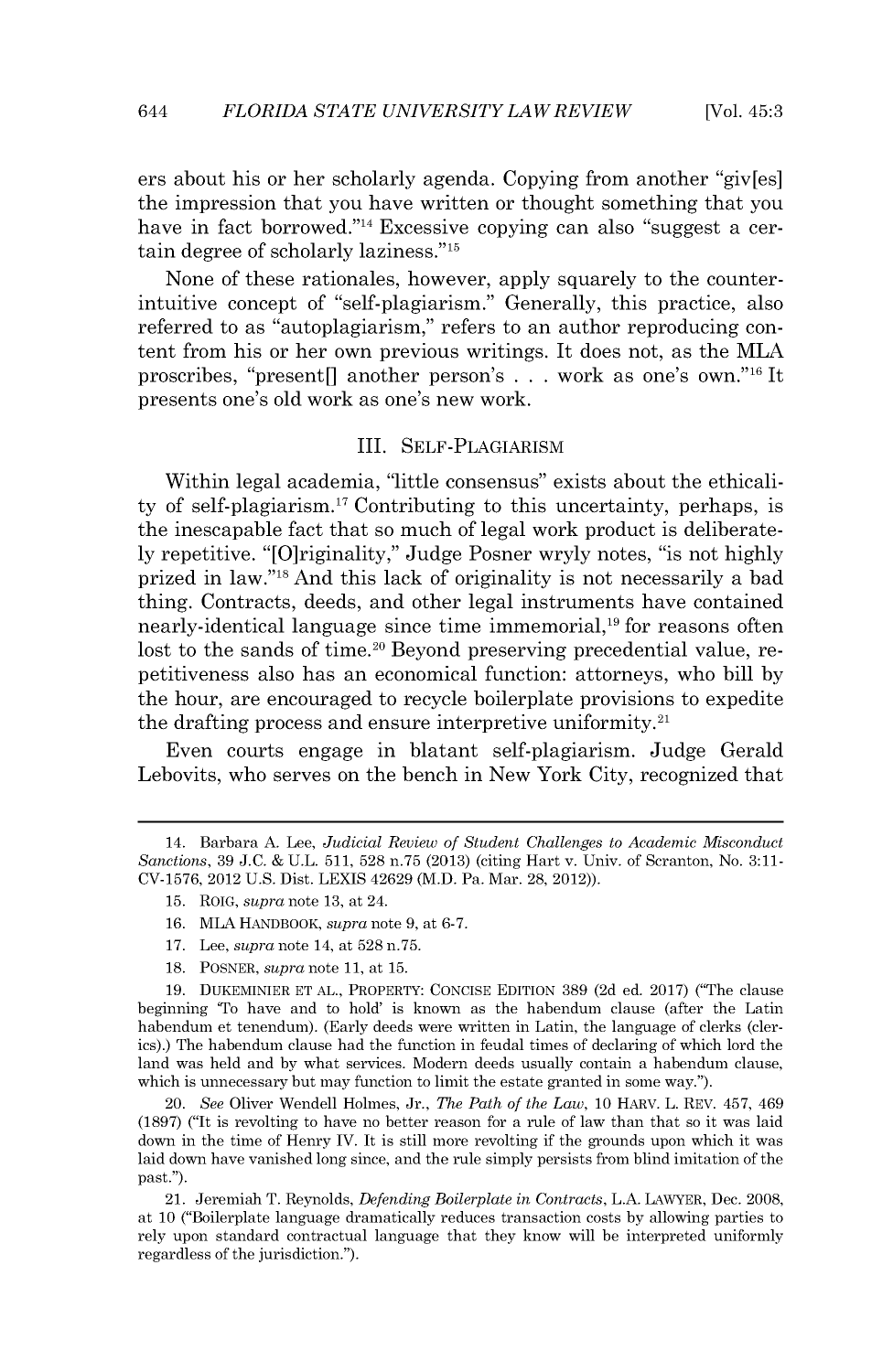for a judge, "[b]oilerplate saves time" and is "convenient."<sup>22</sup>He wrote that "[flaced with ever-increasing caseloads, judges are tempted to rely on the same cases or language to resolve issues encountered repeatedly."<sup>23</sup> Through a practice known as "copy-paste precedent," courts often repeat, verbatim, text from unpublished opinions that are not supposed to be precedential, but invariably are cited.<sup>24</sup>Oft judicial plagiarism is not limited to selfies. Judge Posner observes that most *other* judges "insert into their opinions, without attribution, verbatim passages from lawyers' briefs."25

For these reasons, it is perhaps unsurprising that self-plagiarism has received so little attention within legal scholarship. **A** search for the term "self-plagiarism" on the Westlaw *Law Reviews and Journals* database yields roughly three-dozen results. Virtually all of the articles acknowledge the problem, but offer, at most, a few cursory sentences of analysis.<sup>26</sup> None provide a full-length treatment of the topic. I had never even considered the concept until receiving that unexpected email from the *Harvard Law Review.* I suspect I am not alone.

Scholars in other disciplines, however, have analyzed the issue in far more depth. Uniformly, their critiques center on the expectations of readers. Professor Miguel Roig, who teaches psychology at St. John's University in New York, authored one of the most authoritative treatments on the subject.<sup>27</sup> He stresses that the problems from self-plagiarism arise when "authors who reuse their own previously disseminated content" attempt to "pass it off as a 'new' product without letting the reader know that this material has appeared previous**ly."2 8** Patrick Scanlon, a professor of communications at Rochester Institute of Technology, explains that with self-plagiarized material, readers "are presented with material they believe is original, when it is not; they are denied a link to the true source of the information, which they assume they have before them; and they are duped into accepting the author's credibility, which is undeserved."<sup>29</sup> Professor Irving Hexham, who teaches religious studies at the University of

<sup>22.</sup> Gerald Lebovits, *Ethical Judicial Writing-Part III, 79* N.Y. **ST.** B. Assoc. **J.,** Feb. **2007,** at 64.

**<sup>23.</sup>** *Id.*

<sup>24.</sup> *See* Brian Soucek, *Copy-Paste Precedent,* **13 J. APP.** PRAC. **& PROCESS 153** (2012).

**<sup>25.</sup>** POSNER, *supra* note **11,** at 21.

**<sup>26.</sup>** *See, e.g.,* Michael **G.** Bennett, *The Edge of Ethics in Iparadigms,* **2009 B.C. INTELL. PROP. & TECH.** F. **100601;** Ralph **D.** Mawdsley, *The Tangled Web of Plagiarism Litigation: Sorting out the Legal Issues,* **2009** B.Y.U. **EDUC. & L.J.** 245.

**<sup>27.</sup>** ROIG, *supra* note **13.**

**<sup>28.</sup>** *Id.* at **16.**

**<sup>29.</sup>** Patrick M. Scanlon, *Song from Myself An Anatomy of Self-Plagiarism,* **PLAGIARY, 2007,** at **62,** http://quod.lib.umich.edu/p/plag/5240451.0002.007/--song-from-mysel-an-anatomy-of-selfplagiarism?rgn=main;view-fulltext [https://perma.cc/D5BU-3NVC].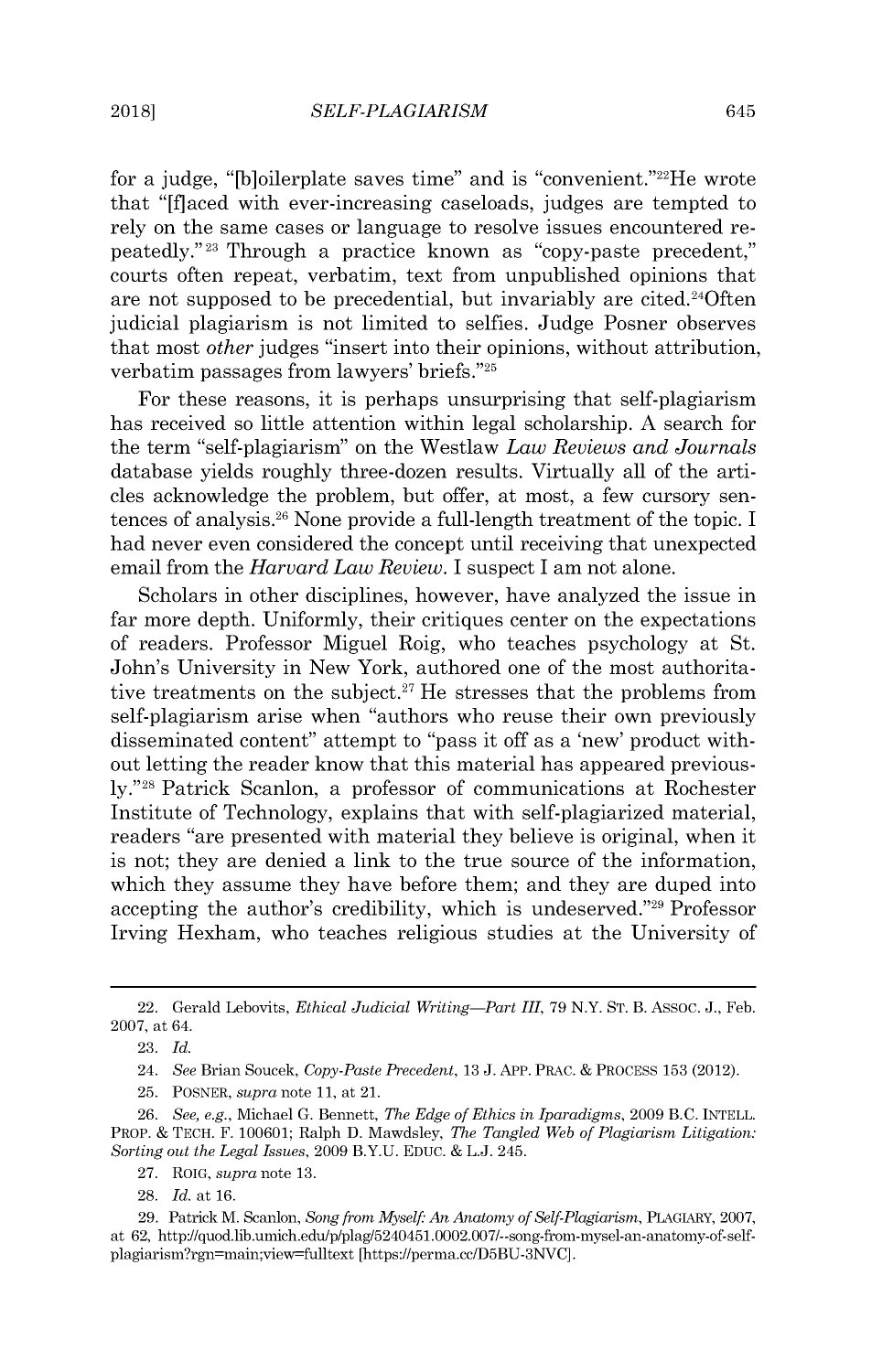Calgary, states the issue succinctly: "the essence of self-plagiarism **is** the author attempts to deceive the reader."<sup>30</sup>

The few legal scholars who have addressed this topic have likewise viewed self-plagiarism through the lens of the familiar doctrine of fraud. Professor Stuart P. Green writes that readers of selfplagiarism "are *deceived* into believing that [the author's] work **is** original."<sup>31</sup> Laurie Stearns contends that self-plagiarism is particularly "troublesome" because it "primarily harms the audience rather than the author."<sup>32</sup> It is "objectionable," she writes, "only when it results from **.** . **.** *the desire to mislead."3 3* Stearns adds, "readers are left feeling that they have received less than they had bargained for" because they "invest[ed] time or money in a work with the expectation that its contents are different from, or at least differently expressed than, the contents of the author's other works."34

Judge Posner takes a more narrow view. Plagiarism, he writes, consists of more than "deceitful" copying, which "mislead[s] the intended reader **[. . . ."35** The act also must "induce *reliance."<sup>3</sup> <sup>6</sup>*That **is,** the reader takes some action because "he thinks the plagiarizing work [is] original that he would not have done had he known the truth."<sup>37</sup> In the parlance, this effect is known as " 'detrimental' reliance." <sup>38</sup>Alas, reliance will usually be minimal. For most cases, the reliance interest—at best—is the time needed to read the plagiarized material under the supposition that it is novel.

Posner tempers this estoppel-esque argument, because he deems self-plagiarism to be "very widespread." **39** He acknowledges that "readers should realize that authors repeat themselves" and resist "[t]he temptation to lump distinct practices in with plagiarism," such a self-plagiarism, which is "rarely . . . objectionable."<sup>40</sup> Present company included. Stearns observes that sections of two articles Posner

40. *Id.* at 43, **108.**

**<sup>30.</sup>** Irving Hexham, *The Plague of Plagiarism: Academic Plagiarism Defined* **(2005),** http://www.understandingworldreligions.com/research methods/plague-of-plagiarism.html [https://perma.cc/K3JM-22SG].

**<sup>31.</sup>** Stuart P. Green, *Plagiarism, Norms, and the Limits of Theft Law: Some Observations on the Use of Criminal Sanctions in Enforcing Intellectual Property Rights, 54* HASTINGS **L.J. 167, 191** (2002) (emphasis added).

**<sup>32.</sup>** Laurie Stearns, *Copy Wrong: Plagiarism, Process, Property, and the Law,* **80 CAL.** L. REV. **513,** 543 **(1992).**

**<sup>33.</sup>** *Id.* at 544 (emphasis added).

<sup>34.</sup> *Id.*

**<sup>35.</sup>** POSNER, *supra* note **11,** at **19.**

**<sup>36.</sup>** *Id.*

**<sup>37.</sup>** *Id.*

**<sup>38.</sup>** *Id.* at **19-20.**

**<sup>39.</sup>** *Id.* at 41.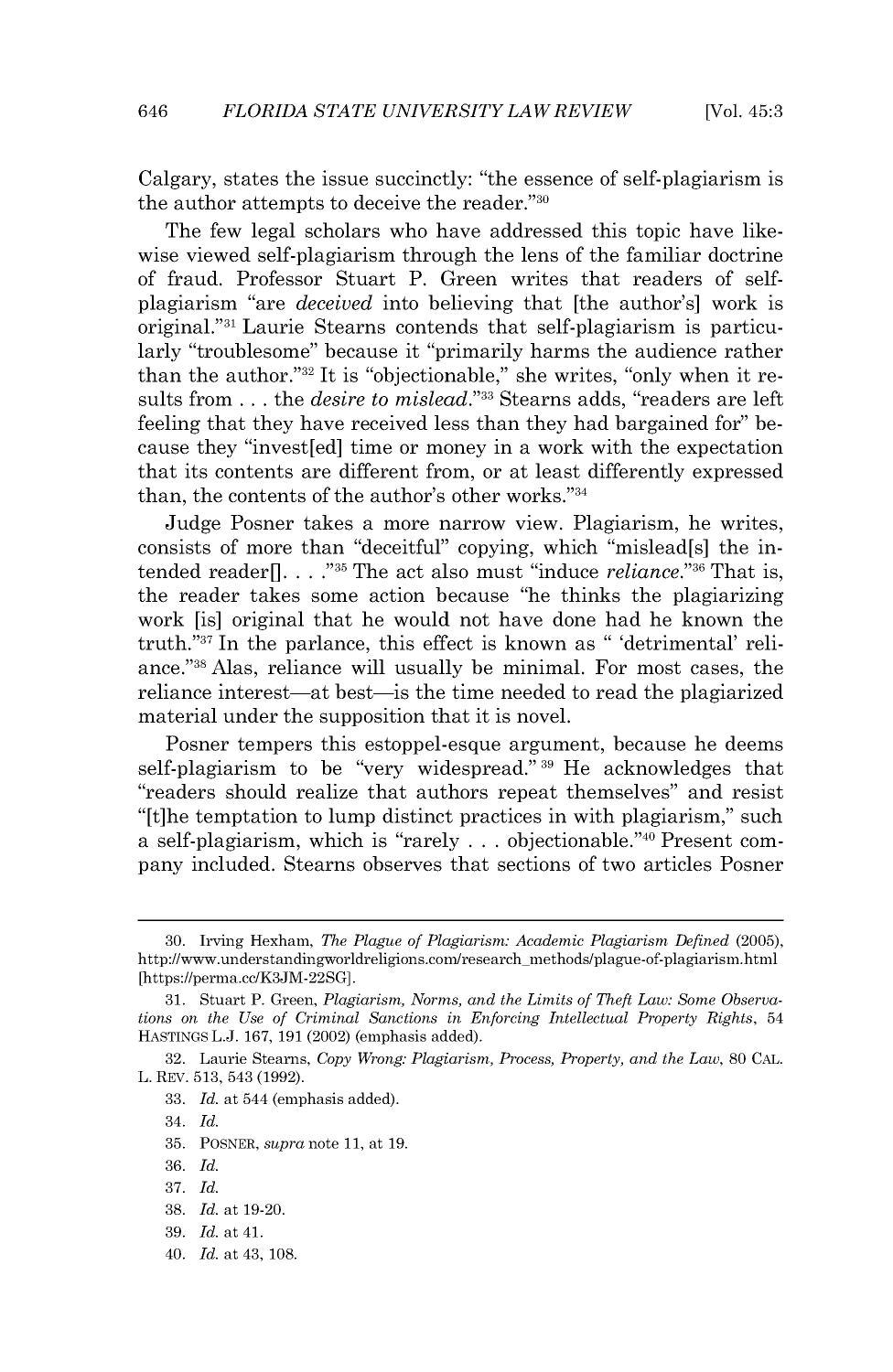authored in **198841** and **1989,42** respectively, about (of all topics!) the economics of copyright law "echol" each other, nearly verbatim.<sup>43</sup> "Neither source," she writes, "cites the other."<sup>44</sup>

As with most ethical questions, context matters. The remainder of this Essay considers three species of autoplagiarism: so-called *recycled text,* substantially rephrased text, and the need to reinvent ideas anew.

#### IV. TEXT RECYCLING

The most blatant form of self-plagiarism occurs when an author copies-and-pastes text, verbatim, from a prior work. Such "text recycling," Professor Scanlon observes, "presents the most problematic instance of self-plagiarism."<sup>45</sup> If self-plagiarism is viewed as fraud on the reader, the ethical problems rise to their apex when the reader cannot tell whether the content is new or old. Text recycling can occur along a gradient. On the extreme end of the scale, a scholar may attempt to republish an article, *in its entirety,* in a second journal. The second edition of the *MLA Style Manual and Guide to Scholarly Publishing* provides that "professionals *generally* disapprove **if** previously published work is reissued, whether verbatim or slightly revised, under another title or in some other manner that gives the **im**pression it is a new work."<sup>46</sup> The eighth and most recent edition of the *MLA Handbook,* does not address this topic.

Judge Posner, who takes a largely ambivalent approach to selfplagiarism, admits that "it is only wholesale and literal repetition that should disappoint" readers. $47$  Although, in certain academic contexts, wholesale reproduction may be acceptable, and indeed desirable. For example, "a long-standing tradition" among academics, Professor Roig notes, is to convert an informal "conference paper" into a later-in-time published paper in a journal.<sup>48</sup> This practice, he writes, "has generally been always acceptable."49

**A** far more common practice involves copying sentences, paragraphs, or perhaps even pages, without any alterations. The easiest

<sup>41.</sup> *See* RICHARD **A.** POSNER, LAW **AND** LITERATURE **350-51 (1988).**

<sup>42.</sup> *See* William M. Landes **&** Richard **A.** Posner, *An Economic Analysis of Copyright Law,* **18 J. LEGAL STUD. 325, 359-60 (1989).**

<sup>43.</sup> Stearns, *supra* note **32,** at 543.

<sup>44.</sup> *Id. at* 543-44 **n.159.**

<sup>45.</sup> Scanlon, *supra* note **29,** at **59-60.**

<sup>46.</sup> *Id.* at **58** (quoting THE MODERN **LANGUAGE** ASSOCIATION OF AMERICA, MLA STYLE **MANUAL AND GUIDE** TO SCHOLARLY **PUBLISHING 152** (2nd ed. **1998)).**

<sup>47.</sup> POSNER, *supra* note **11,** at 43.

<sup>48.</sup> ROIG, *supra* note **13,** at **26.**

<sup>49.</sup> *Id.*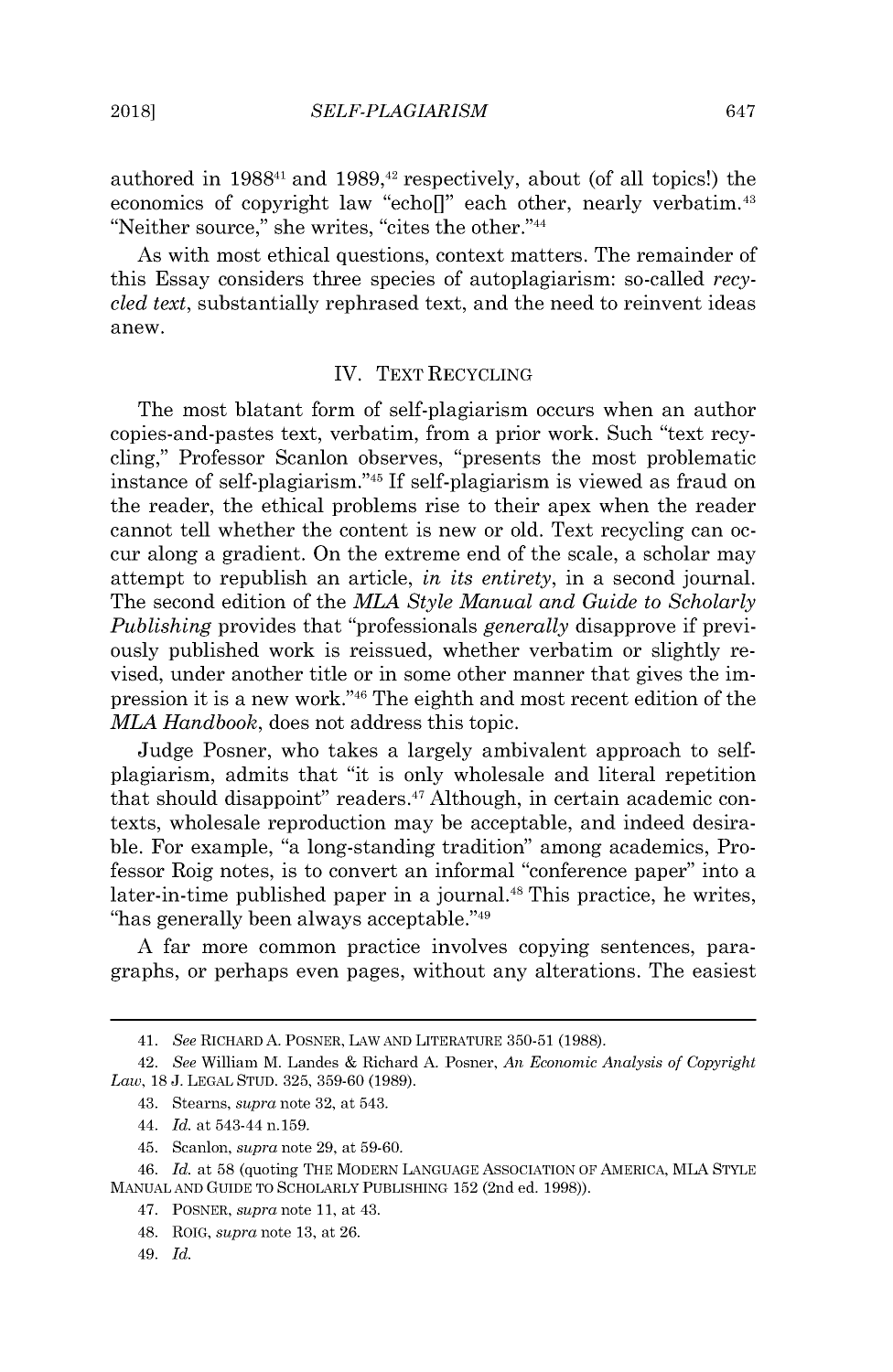solution to such small-scale text-recycling is to simply bracket the content with quotation marks and cite the earlier work. Roig stresses that "one should be free to reuse with proper attribution and quotation one's earlier work."<sup>50</sup> This workaround, however, runs headlong into copyright law. Though the same author wrote both texts, in most cases, the copyright is held in whole or in part **by** the earlier journal. Copying too much text verbatim-even with quotation markswithout permission, could give rise to an infringement suit. $51$ 

As a practical matter, the likelihood that the earlier journal would sue and prevail over the repeating author is slim. Professor Pamela Samuelson identified only a single case in **U.S.** copyright history where "the owner of a copyright won an infringement lawsuit against a self-plagiarist," which involved a photograph rather than literary **text.<sup>5</sup> <sup>2</sup>**Professor Jeffrey Malkan concurred: "Even though the selfplagiarist had access to his own prior work," he wrote, "and presumably repeated (i.e., copied) himself (consciously or unconsciously), he is usually excused from liability for copyright infringement."<sup>53</sup> Indeed, recall our earlier discussion of courts' affinity for using boilerplate language. Professor Samuelson noted that "one can detect in the **ju**dicial opinions written about [self-plagiarism] some sympathy with the plight of an author who returns to a familiar theme." $54$  The term "self-plagiarism" is mentioned in six reported decisions (curiously, five of which are from Ohio); none concluded that the behavior constituted academic misconduct.<sup>55</sup>

**<sup>50.</sup>** *Id.*

**<sup>51.</sup>** Rebecca Tushnet, *Copy This Essay: How Fair Use Doctrine Harms Free Speech and How Copying Serves It,* 114 YALE **L.J. 535, 540-65** (2004).

**<sup>52.</sup>** Pamela Samuelson, *Self-Plagiarism or Fair Use?,* Vol. **37 COMMS.** OF THE **ACM,** No. **8,** 1994, at 22 (citing Gross v. Seligman, 212 F. **930 (2d** Cir. 1914)).

**<sup>53.</sup>** Jeffrey Malkan, What *Is A Copy?,* **23** CARDozo ARTS **& ENT. L.J.** 419, 446 n.97 **(2005).**

<sup>54.</sup> Samuelson, *supra* note **52,** at **23.**

**<sup>55.</sup>** Szeinbach v. Ohio State Univ., **987** F. Supp. **2d 732,** 740 n.6 **(S.D.** Ohio **2013)** ("The Preliminary Report rebuked, although it did not find misconduct on the part of, Szeinbach for self-plagiarism."); Ashraf v. Boat, No. **1:13-CV-533, 2013** WL 4017642, at **\*1 (S.D.** Ohio Aug. **6, 2013)** ("In August 2012, the University decided to conduct an investigation into whether Dr. Ashraf had committed self-plagiarism or other research misconduct."); Agrawal v. Univ. of Cincinnati, **977** F. Supp. **2d 800, 812 (S.D.** Ohio **2013)** ("Xie's accusation of self-plagiarism against Dr. Agrawal was separately investigated **. ..** [and the investigators] concluded that Dr. Agrawal had improperly replicated some of his own previously published work in a subsequent professional publication, but that the issue was not worth further pursuit **by UC** based on the type of publication that was involved."); Szeinbach v. Ohio State Univ., No. **2:08-CV-822,** 2014 WL 2453021, at **\*3 (S.D.** Ohio June 2, 2014) ("Witness denies knowledge of receiving ORI self-plagiarism policies."); Nuovo v. Whitacre, No. 2:10-CV-240, 2010 WL 2294271, at \*2 **(S.D.** Ohio June **3,** 2010) ("This committee, not part of the earlier investigation into [the] [p]laintiff, essentially found that Barsky had either engaged in self-plagiarism (not within the institutional definition of misconduct) or that he had committed unintentional errors. The committee concluded that there was insufficient evidence of research misconduct **by** Barsky."); Murphy v. Expert **Bldg.**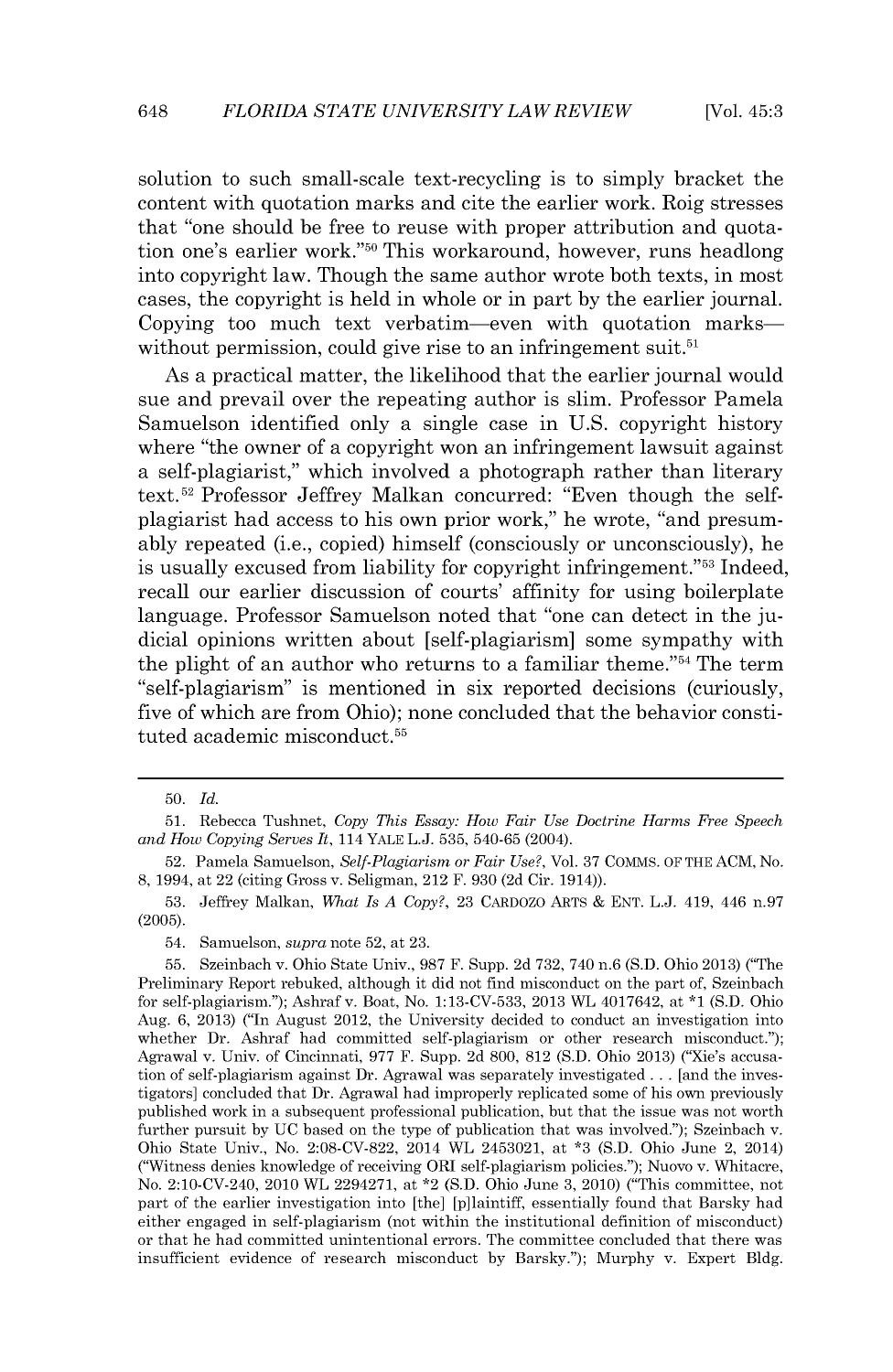Law reviews, which are overly risk averse, however, would not leave such a decision to chance. (And is there any other way to describe student-run publications that haze 2Ls over how many angels can dance on the head of an italicized period?). If permission cannot be obtained, the doctrine of *fair use* will constrain the extent of permissible copying. The American Psychological Association's **(APA)** publication manual does not prohibit self-plagiarism outright, but instead establishes that "[w]hen duplication of one's own words **is** more extensive, citation of the duplicated words should be the norm."<sup>56</sup> This norm, bounded by "legal notions of fair use," suggests that "single text extracts" should be "fewer than 400 words."<sup>57</sup> But this standard is far from a bright-line rule. Professor Pamela Samuelson, based on "informal inquires **.** . **.** among friends," identified a **"30** [percent] **...** rule of thumb."5 8 That is, **"if** one reuses no more than **30** [percent] of one's prose in another article, that's OK."5 9 Samuelson, however, acknowledges this is a "grey zone" and would "not recommend any greater reuse than this, and very likely would recommend less than that, unless one has sought permission for the reuse. $\frac{1}{60}$ 

If an author is inclined to recycle text, he or she should first seek written permission from the earlier journal (of course, the author does not need to introspectively seek permission from within). Student-organized law reviews are more likely to grant a royalty-free license to reproduce content from a prior work. In contrast, peerreviewed journals in other disciplines, which are often owned **by** publishing conglomerates, are less likely to be forthcoming. If permission is not granted, the APA's guidance is a helpful starting point: any verbatim copying should be limited to roughly four-hundred words under the fair use doctrine-so long as there are quotation marks and citations to the original source.<sup>61</sup> If permission is granted, a longer sample can be reproduced.

For most legal scholarship, however, this approach is simply not practicable. Journals are likely to reject repeated uses of block quotes, which are unsightly. Take it from my experience: the editors of the *Harvard Law Review* deemed the recycle-and-quote approach quite undesirable and urged me to "use this solution sparingly." In certain

- **59.** *Id.*
- **60.** *Id.*
- **61.** *See* **PUBLICATION MANUAL,** *supra* note **56** and accompanying text.

Maint. **&** Repair Co., No. **85 C 05127, 1986** WL 1020, at **\*1 (N.D.** Ill. Jan. 2, **1986)** ("This opinion will indulge in some permissible self-plagiarism **by** drawing on relevant parts of the *Passarella* opinion.").

**<sup>56.</sup> AMERICAN PSYCHOLOGICAL** ASSOCIATION, **PUBLICATION MANUAL 16, 173** (6th ed. 2010).

**<sup>57.</sup>** *Id.*

**<sup>58.</sup>** Samuelson, *supra* note **52,** at 24.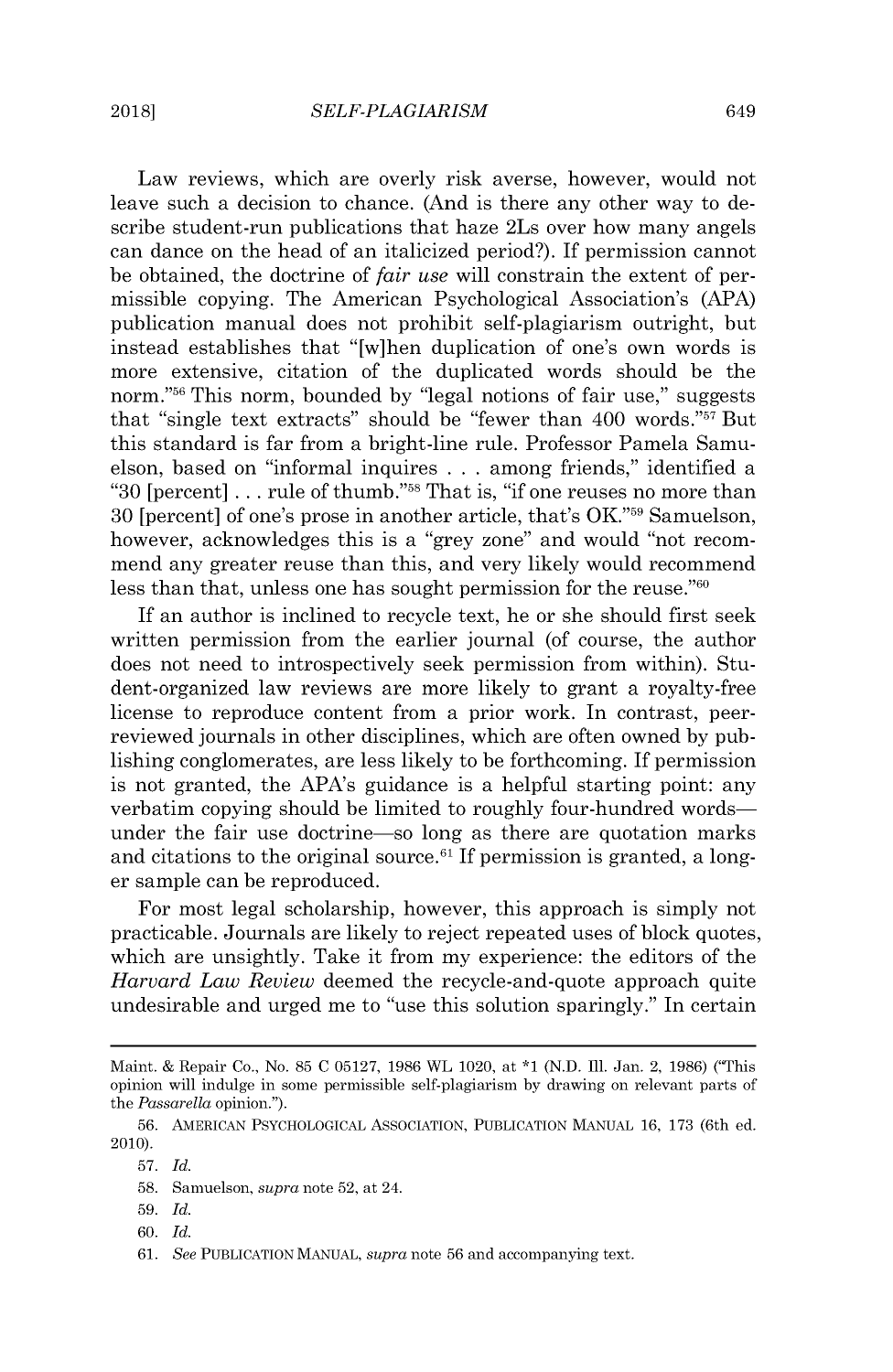cases, to "preserve the euphony of a given phrase you've already turned," they explained, it was "especially appropriate." But for virtually all other instances, it is not suitable for publication. In the rare situations where recycling was used, I utilized several signals to flag for the reader that the writing was not novel, including "as I've noted elsewhere" and "as I've argued elsewhere."<sup>62</sup> Unbeknownst to me, Professor Roig suggested a similar prefatory note—"[a]s I described in my doctoral thesis"—as a means to "alert the reader" of the reproduction. $63$ 

In most other situations, however, recycling was out of the question. I was asked to substantially paraphrase the old text or to reinvent even the wheel.

#### V. **SUBSTANTIAL** REPHRASING

One of the most commonly used methods to avoid charges of plagiarism is to rephrase, rather than reproduce, an earlier writing. But this is hardly a foolproof solution. "[Y]ou need not copy an author's words to be guilty of plagiarism," notes the *MLA Handbook,* because "paraphras[ing] someone's ideas or arguments without giving credit for their origin" is also plagiarism. $64$  Once again, this sort of justification does not fit neatly into the self-plagiarism paradigm.

As a threshold matter, copyright law protects not only the precise wording of an idea, but also the idea itself. Paraphrasing an idea an author previously expressed in a copyrighted work could still give rise to an infringement cause of action. To use an example from the arts, **if** a musician records a song with one label and then samples that tune in a song for another label, there may be a copyright violation. The inevitable question arises then: "[h]ow loose must a paraphrase be to escape infringing?"<sup>65</sup>

Paraphrasing is most suitable where the ideas expressed are not novel. Writers in other disciplines have addressed this issue in the context of a "literature review" or "methods" section of their scholarship. Professor Scanlon observes that when reproducing "introductory background material" or "literature review text," "originality

- **63.** ROIG, *supra* note **13,** at **27.**
- 64. MLA HANDBOOK, *supra* note **9,** at **9.**
- **65.** POSNER, *supra* note **11,** at **13.**

**<sup>62.</sup>** *See e.g., Gridlock, supra* note **7,** at 248 *("As I have argued elsewhere,* the IOM's 250-page report made no reference to 'religion **. . . .' ")** (emphasis added); *id.* at **253** ("Employing what *I've referred to elsewhere* as government **by** blog post **. . . .")** (emphasis added); *id.* at **277** (quoting **JOSH** BLACKMAN, **UNRAVELED:** OBAMACARE, RELIGIOUS LIBERTY, **AND EXECUTIVE** POWER **533 (2016))** *("As I noted elsewhere,* the 'decision scrounged together three cases to demonstrate that "this Court has taken similar action in other cases in the past.' **" ")** (emphasis added) (citation omitted); *id.* at **298-99** *("As I noted elsewhere,* only a few hours later, the President explained in impromptu remarks delivered in the Rose Garden that he would take immigration reform into his own hands.") (emphases added) (citations omitted, no irony intended).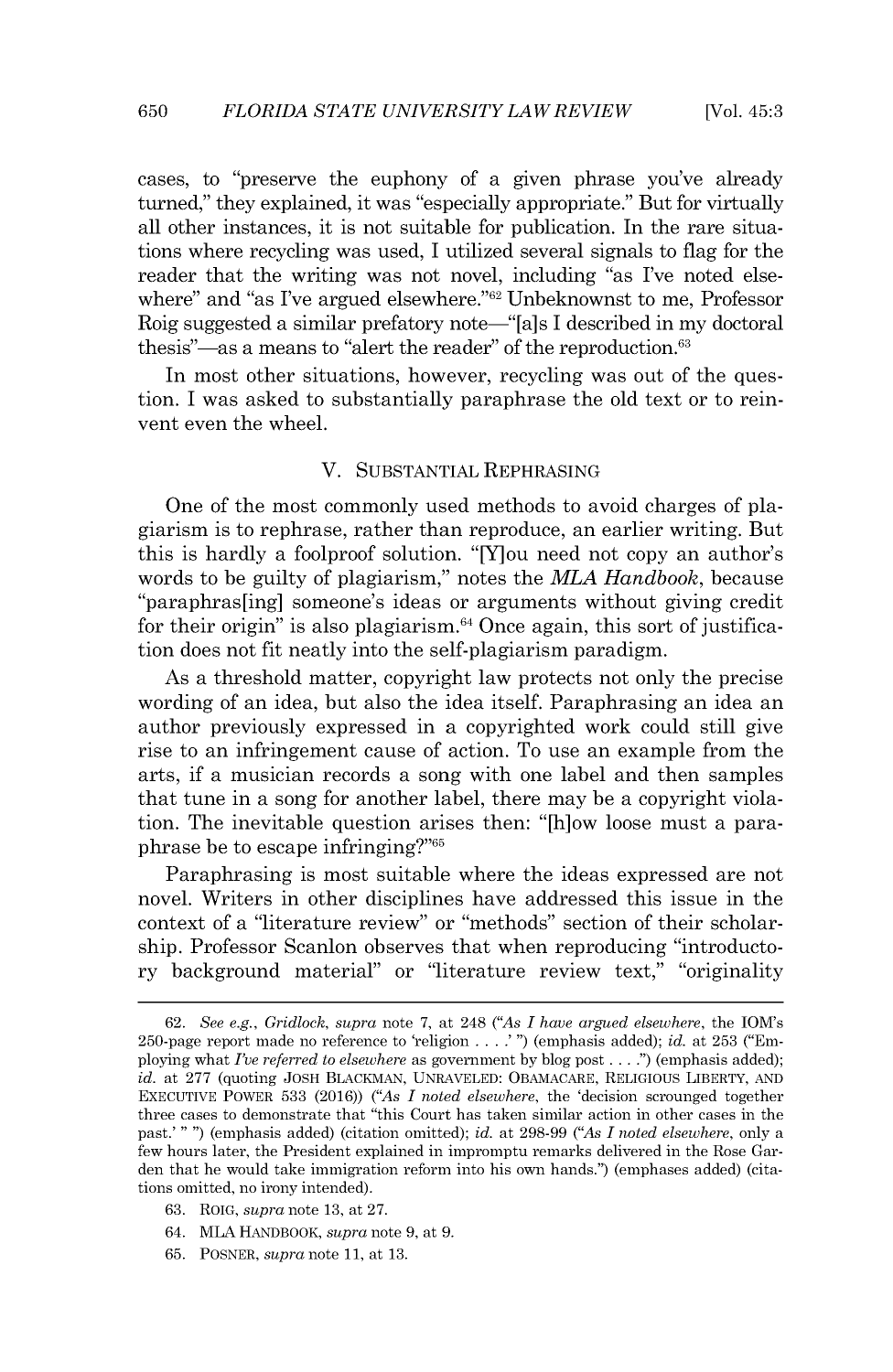seems much less important."<sup>66</sup> He adds that due to their "foundational" nature, "any significant alterations from one publication to the next could actually be a source of confusion for readers."<sup>67</sup> Dr. Dov Greenbaum wrote that in scientific research, "reus[ing] **.** . **.** an introduction from an older paper in a more recent publication" is seen as a "less serious" form of self-plagiarism, because it does "not damage the authenticity of the research."<sup>68</sup> Professor Roig writes that for scientific articles produced **by** the same author, "identical so-called boilerplate text in sections that describe these same complex processes or procedures" as well as the "less complex" "literature reviews," where authors "summarize others' work," "should be deemed acceptable."<sup>69</sup> However, there is "no clear consensus on this matter," he notes, as some journals "may allow the reuse of text from literature reviews and methods sections," while others do not.<sup>70</sup>

The Office of Research Integrity, a division within the Department of Health and Human Services, stresses that "identical or nearlyidentical phrases which describe a commonly-used methodology or previous research" does not cause ethical concerns because they are not "substantially misleading to the reader or of great significance."<sup>71</sup> Professor Scanlon recalls an incident where his university found that self-plagiarism through "repetition of text" **"did** not constitute academic fraud" because the two "topics were so closely related and the analyses were based on data from a common source."72 He stressed that the reuse was "perhaps unavoidable" in light of the fact that the "research context was nearly identical for both papers," and this practice was "not uncommon in published studies of this kind."<sup>73</sup>

In the context of legal scholarship, such repetitive content usually appears in the introductory sections of articles. When reciting background material, such as the procedural posture of a case, the legislative history of a statute, or the evolution of a legal doctrine, novelty **is** often undesirable.<sup>74</sup> For such foundational topics, authors are expected to recount a dispassionate chronology. Even **if** the scholar **is** challenging a conventional narrative, most such articles begin **by** ex-

**<sup>66.</sup>** Scanlon, *supra* note **29,** at **63.**

*<sup>67.</sup> Id.*

**<sup>68.</sup>** Dr. Dov Greenbaum, *Research Fraud: Methods for Dealing with an Issue that Negatively Impacts Society's View of Science,* **10 COLUM.** Sci. **& TECH.** L. REV. **61, 86 (2009).**

**<sup>69.</sup>** ROIG, *supra* note **13,** at **22-23.**

**<sup>70.</sup>** *Id.* at **23.**

**<sup>71.</sup>** *Id.* at 24.

**<sup>72.</sup>** Scanlon, *supra* note **29,** at **57.**

**<sup>73.</sup>** *Id.*

<sup>74.</sup> ROIG, *supra* note **13,** at 21 ("Authors who engage in programmatic research often end up writing a series of related papers each of which describes individual empirical investigations that use similar or nearly identical methodologies.").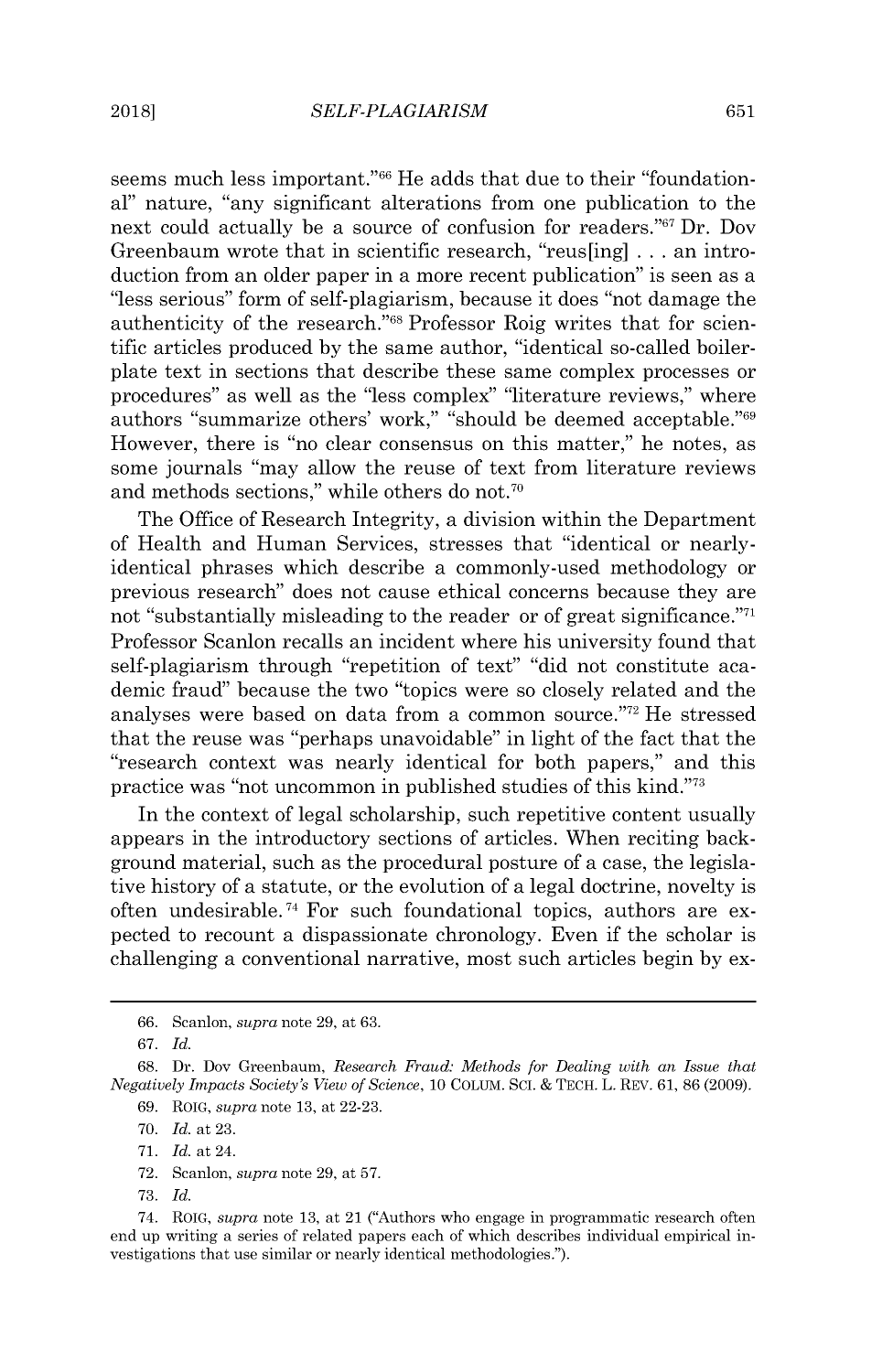plaining how a given law or case is presently understood. Generally, when a scholar focuses on a specific area of law or writes several articles on the same topic, it becomes essential to write about the same history over and over and over again. These discourses will invaria**bly** be similar. Reinventing this wheel is an unjustifiable waste of time, as readers cannot plausibly expect originality in such prefatory contexts.

Consider my own scholarship: I wrote several articles and briefs discussing President Obama's executive actions on immigration, along with the resulting litigation.<sup>75</sup> There are only so many ways to describe the defeat of immigration bills in Congress, the resulting executive memoranda, and the subsequent district and circuit court litigation. With respect to these historical materials, the *Harvard Law Review* editors and I agreed that substantial rephrasing was an acceptable alternative to text recycling. To assuage any additional concerns, I added a prefatory comment to the dagger note, which notified the reader that arguments throughout the article were derived from prior writings:

Portions of this comment are derived from various Supreme Court and lower court briefs for which **I** acted as counsel or to which **I** was a party, including briefs filed for the Cato Institute and other amici in the cases discussed in this comment. In addition, portions are distilled from my most recent book, **UNRAVELED:** OBAMACARE, RELIGIOUs LIBERTY, **AND EXECUTIVE** POWER **(2016),** and several articles **I** have published focusing on executive action in the areas of health care and immigration.<sup>76</sup>

Separate from the nuances of text recycling or substantial rephrasing, this dagger note should be considered a best practice. Because tenure and promotion hinges on "the number and the quality of publications," Roig notes that universities can mistakenly credit an author for "duplicate publication and of other forms of redundancy."<sup>77</sup> Carol M. Bast and Linda B. Samuels write that "in academe, reuse of one's prior written work may arguably conflict with the assumption that each piece is original."<sup>78</sup> As a result, they argue, "for purposes of hiring, promotion, and tenure," self-plagiarism gives authors "an unfair advantage because she can produce more publications in a shorter period of time."<sup>79</sup> This dagger note flags, for the relevant committees, the originality of the work. Further, to the extent that an author par-

**<sup>75.</sup>** *Supra* notes **5-6.**

**<sup>76.</sup>** *Gridlock, supra* note **7,** at 241.

**<sup>77.</sup>** ROIG, *supra* note **13,** at **17.**

**<sup>78.</sup>** Carol M. Bast **&** Linda B. Samuels, *Plagiarism and Legal Scholarship in the Age of Information Sharing: The Need for Intellectual Honesty,* **57 CATH. U.** L. REV. **777, 784 (2008).**

**<sup>79.</sup>** *Id.* at **784-85.**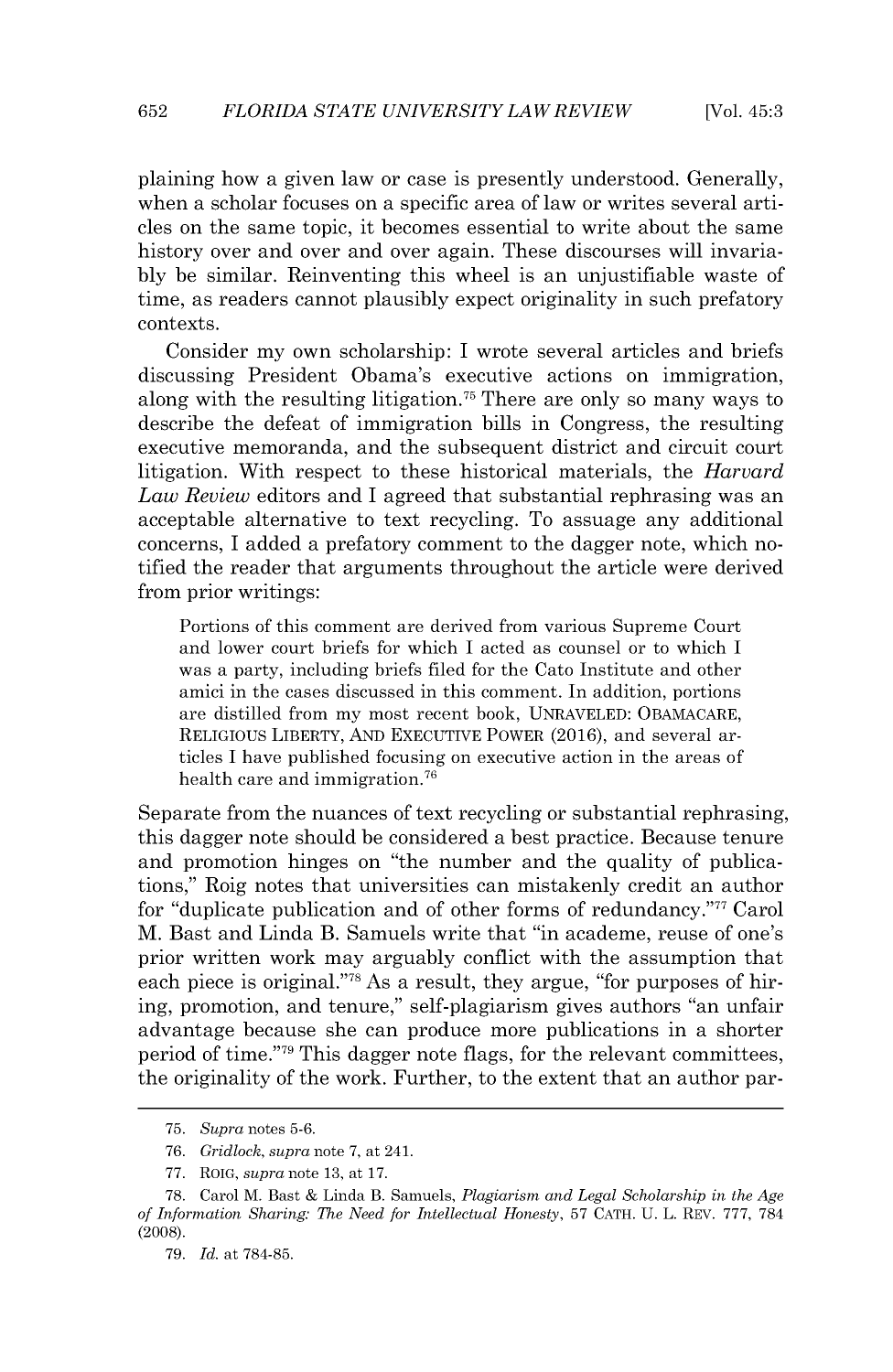ticipated in the relevant litigation as amicus curiae, such a disclosure should alert readers about potential conflicts of interest.

#### VI. WHEEL **REINVENTING**

While the editors and I came to a rapprochement with respect to recycling text and substantial paraphrasing, I acquiesced to the most extreme proposed remedy for self-plagiarism: reinventing the wheel. **A** memorable episode illustrates this dynamic. Under an early version of the Affordable Care Act's so-called "contraceptive mandate," the federal government exempted a house of worship from the requirement to pay for its female employees' birth control only **if** the organization **"(1)** [h]as the inculcation of religious values as its purpose; (2) primarily employs persons who share its religious tenets; **(3)** primarily serves persons who share its religious tenets; and (4) is a non-profit organization **. . .** ."so To illustrate this somewhat tedious four-factor test, I used a simple illustration in my book **UNRAVELED:**

Consider a Catholic Church that manages a soup kitchen. The church hires non-Catholic employees and does not check baptismal certificates of homeless people seeking help. According to *Exemption 1.0,* the Church would not be deemed a "religious employer" because it does not primarily serve and hire people of the same faith.<sup>81</sup>

In my first draft for the *Harvard Law Review,* I included a rephrased version of the soup-kitchen hypothetical. The editors were not troubled **by** my paraphrased "reporting," but objected that I "repurposed" the soup kitchen "argument," which they noted "strikes us as too similar" to the quoted portion in my book.

This revision, which I acceded to with reservations, resulted in a bizarre thought experiment: how can I reinvent a perfectly valid argument that I already made, using similar-but-different terms? This process forced me to rethink what the exemption was trying to accomplish, as well as what sorts of groups would and would not quali**fy.** After some consideration, I arrived at another example: instead of a church-run soup kitchen, I would discuss a church-run hypothermia shelter! Because I could not use the example of baptismal certificates, instead I wrote that the church could not require entrants to celebrate communion! Both institutions were managed **by** houses of worship, employed people of all faiths, and religious papers were not checked at the door. With that revelation (if you can call it that), I rewrote the paragraph. As the table below illustrates—which lists the original source, my first draft, and the final version—the editors

**<sup>80.</sup>** Coverage of Certain Preventive Services Under the Affordable Care Act, **78** Fed. Reg. **39,870, 39,873-74** (July 2, **2013).**

**<sup>81.</sup> UNRAVELED,** *supra* note 4, at **57.**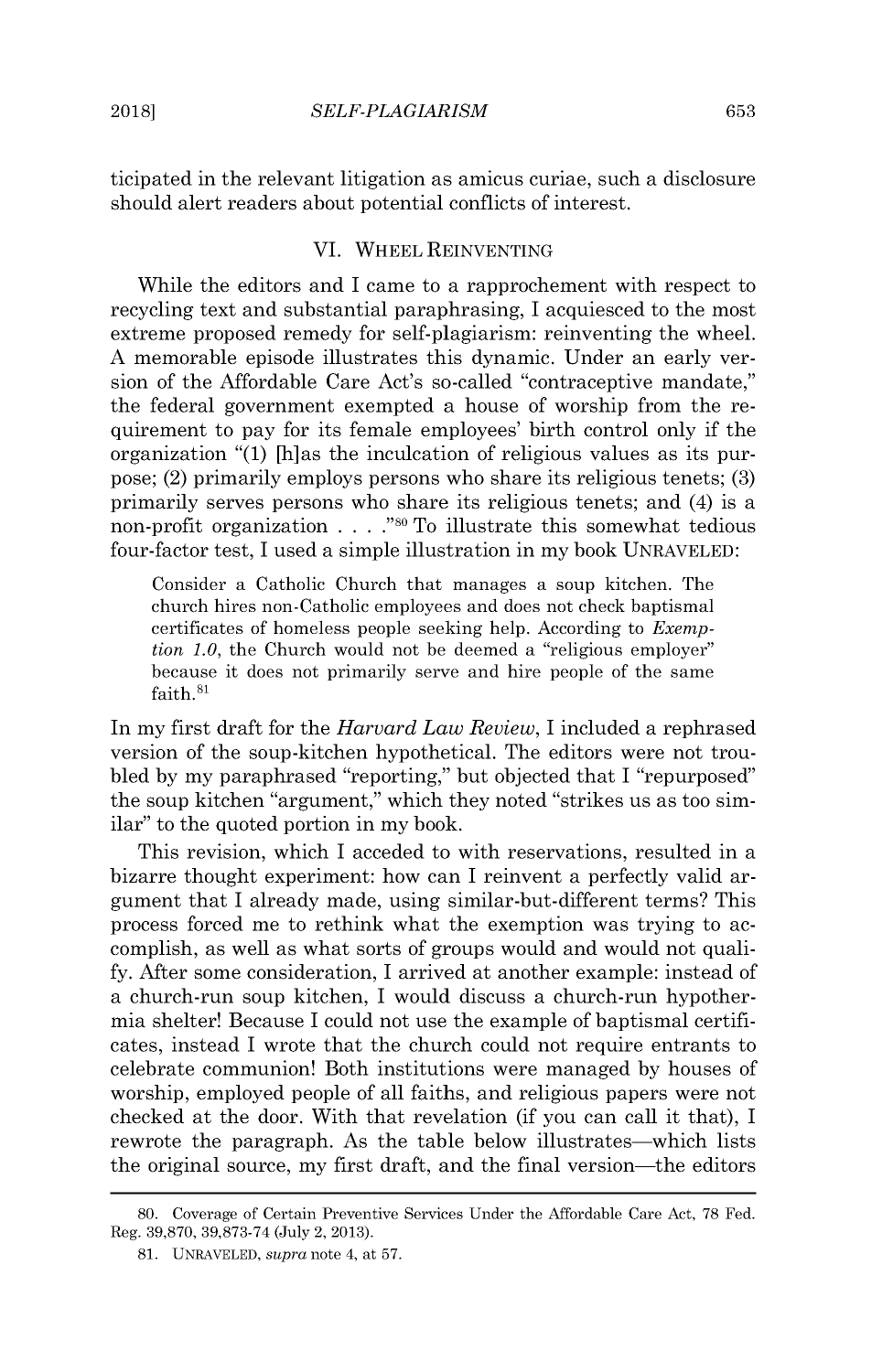|                | Unraveled                                                                                                                                                                                                                                      | <b>HLR</b> Draft                                                                                                                            | <b>HLR</b> Final                                                                                                 |
|----------------|------------------------------------------------------------------------------------------------------------------------------------------------------------------------------------------------------------------------------------------------|---------------------------------------------------------------------------------------------------------------------------------------------|------------------------------------------------------------------------------------------------------------------|
| $\mathbf{1}$   | Consider a Catholic<br>Church that manag-<br>es a soup kitchen.                                                                                                                                                                                | Consider a Catholic<br>church that operates<br>a <u>soup kitchen</u> .                                                                      | Consider, for exam-<br>ple, a church that<br>operates a <b>hypo-</b><br>thermia shelter.                         |
| $\overline{2}$ | The church hires<br>non-Catholic em-<br><u>ployees</u>                                                                                                                                                                                         | the church hires<br>non-Catholic em-<br><b>ployees</b> to work in<br>the kitchen.                                                           | $\dots$ the church em-<br>ploys <b>people out-</b><br>side the faith to<br>work at the <b>shelter</b> .          |
| $\mathcal{R}$  | $\dots$ and $\underline{\textbf{does not}}$<br>check baptismal<br>certificates of<br>homeless people<br>seeking help.                                                                                                                          | $\ldots$ the church $\mathrm{does}$<br>not check baptis-<br>mal certificates for<br>homeless people<br>sharing a meal.                      | $\ldots$ the church does<br>not require com-<br>munion for those<br>trying to get help.                          |
| $\overline{4}$ | $\ldots$ the Church would<br>not be deemed a<br><u>'religious employ-</u><br>er' because it does<br>not primarily serve<br>and hire people of the<br>same faith. Thus, it<br>would <b>not qualify</b><br>for the exemp-<br>tion. <sup>82</sup> | $\dots$ the church $\dots$<br>would <b>not be</b><br>deemed a 'religious<br>employer, and<br><u>would not qualify</u><br>for the exemption. | This church would<br>not be considered<br><u>a "religious em-</u><br>ployer" and would<br><u>not be exempt</u> . |

accepted paraphrasing of "reporting," but required a reinvention of the "argument" itself.

With all due respect to the concerns of the century-old institution, the burdens imposed **by** this additional cognitive task far outweighed any conceivable benefits.

Several of the authors who addressed this facet of self-plagiarism drew the line at the limits of creative argumentation. "The more we write," Professor Scanlon notes, "the more likely we will reuse something-imagery, phrasing, a sentence, an anecdote, an entire argument-that has served us well in the past and which has become a part of our writing vocabulary."<sup>83</sup> Stearns adds that "[b]ecause both the memory and the inventive powers of even the most brilliantly creative mind are limited, some degree of repetition within the works of a single author is inevitable."<sup>84</sup>

Scholars build their agendas through publishing article after article over the course of decades. **All** ideas are iterative and build upward. As Judge Kozinski pointed out in a dissent concerning copy-

**<sup>82.</sup>** *Id.*

**<sup>83.</sup>** Scanlon, *supra* note **29,** at **58** (emphasis omitted).

<sup>84.</sup> Stearns, *supra* note **32,** at 543-44.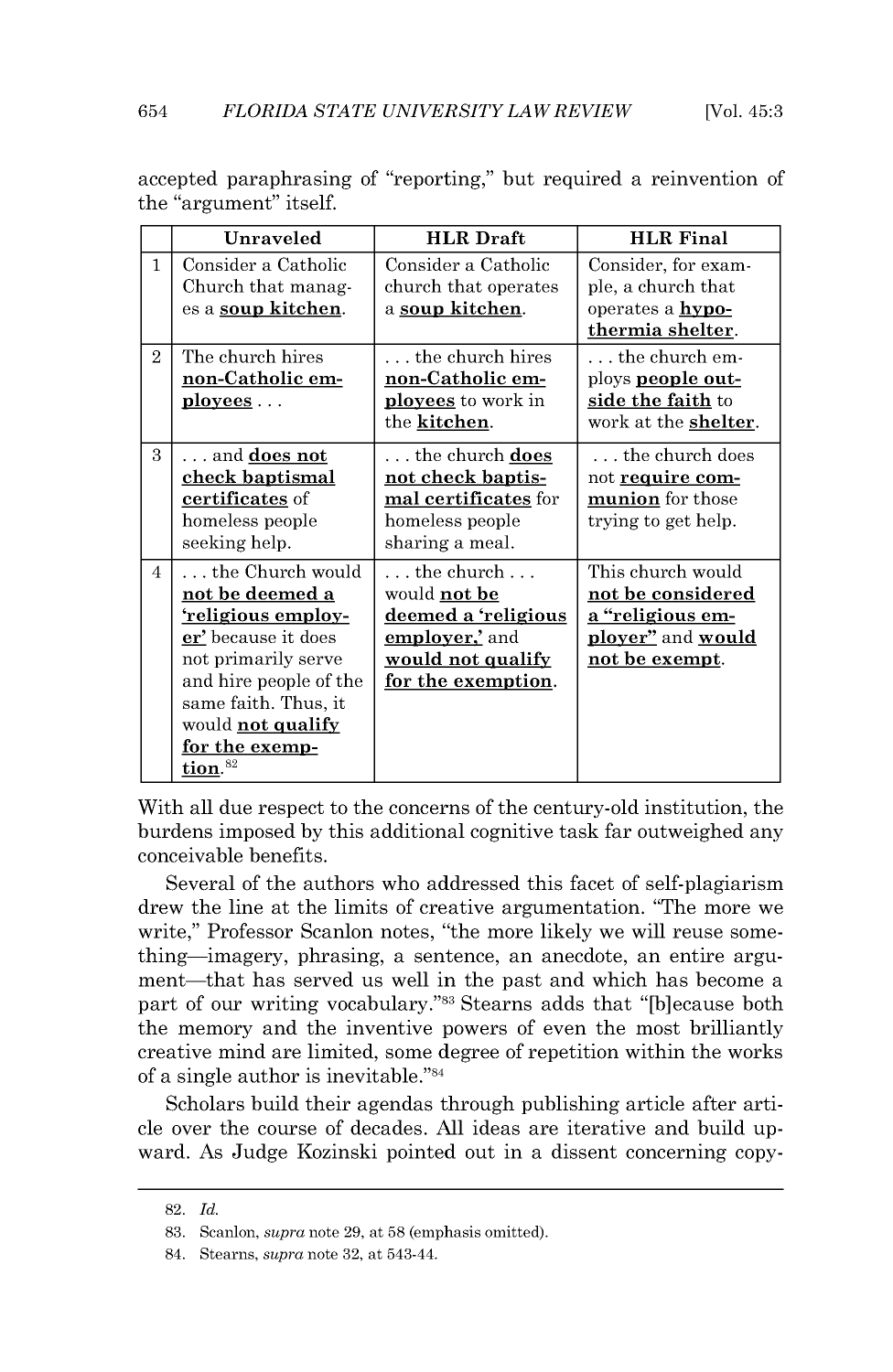right infringement, "[n]othing today, likely nothing since we tamed fire, is genuinely new: Culture, like science and technology, grows **by** accretion, each new creator building on the works of those who came before."<sup>85</sup> He added that "[o]verprotection stifles the very creative forces [it is] supposed to nurture."<sup>86</sup> If authors are required to develop wholly new arguments in each new piece, the demands of selfplagiarism will unnecessarily impede the creative process, serving as a prophylactic for a de minimis ethical transgression. Readers do not expect all scholarship to be **100** percent novel, nor should editors. Indeed, journals often select an article for publication *precisely because* of the author's prior body of work. (Indeed, the *Harvard Law Review,* specifically invited me based on my previous work.) Rewarding an author for past writings, but prohibiting the repetition of any of those worthwhile ideas, undercuts the broad arc of a decades-long scholarly agenda.

Professor Scanlon warns about taking the doctrine of selfplagiarism to a "nearly absurd extreme," where we "condemn writers as wordthieves and frauds for merely repeating themselves."<sup>87</sup> So long as the source of the original argument is identified and the text is not copied verbatim, it is an unreasonable demand of a scholar to come up with a new argument solely because he or she developed it elsewhere.

#### VI. **CONCLUSION**

I opened this Essay with an epigraph from Lin-Manuel Miranda's reimagination of Ron Chernow's recounting of the life of Alexander Hamilton.<sup>88</sup> In the whimsical lyrics from *Hamilton: An American Musical,* the two-dollar founding-father **89** admits to a bit of selfplagiarism. Once again, the truth is stranger than fiction. Historian Joseph **J.** Ellis recounts that Thomas Jefferson indeed copied sections of the Declaration of Independence from "copies of his own previous writings, to include *Summary Views, Causes and Necessities* and his three drafts of the Virginia constitution."<sup>90</sup> However, Ellis was not

**<sup>85.</sup>** White v. Samsung Elecs. Am., Inc., **989 F.2d 1512, 1513** (9th Cir. **1993)** (Kozinski, **J.,** dissenting from denial of rehearing en banc).

**<sup>86.</sup>** *Id.*

**<sup>87.</sup>** Scanlon, *supra* note **29,** at **63-64.**

**<sup>88.</sup>** Jamie Black, *Author Ron Chernow Discusses Hip-Hop Musical 'Hamilton,'* CORNELL **CHRONICLE** (Mar. 22, **2016),** http://news.cornell.edulstories/2016/03/author-ronchernow-discusses-hip-hop-musical-hamilton [https://perma.cc/PT3U-V6GU].

**<sup>89.</sup>** *Cf.* Lin-Manuel Miranda, *Alexander Hamilton,* **HAMILTON: AN AMERICAN MUSICAL,** http://genius.com/Lin-manuel-miranda-alexander-hamilton-lyrics [https://perma.cc/UMY4- **MCDU]** ("The *ten-dollar Founding Father* without a father[;] Got a lot farther **by** working a lot harder[;] **By** being a lot smarter[;] **By** being a self-starter") (emphasis added).

**<sup>90.</sup> JOSEPH J.** ELLIS, **AMERICAN SPHINX:** THE CHARACTER OF **THOMAS JEFFERSON** 64 (First Vintage ed. **1998).**